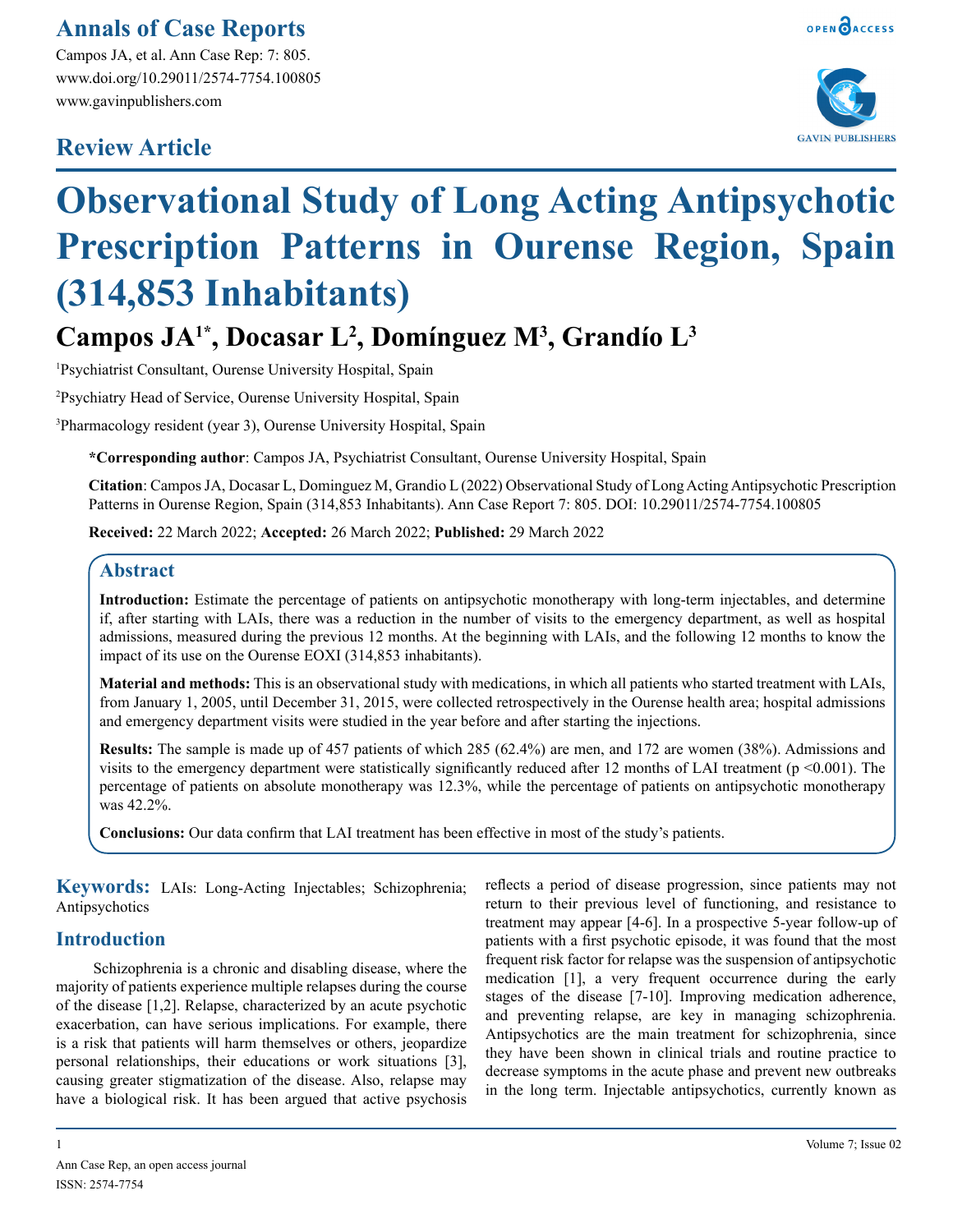LAIs (long-acting antipsychotic injectables), are medications that are released progressively in the body so that they work for days, weeks and months, and not just hours, as happens with classic oral medications. Although they existed decades ago (they first began to be used in the 1960s), the current ones have little to do with the initial drugs, which were only used to treat very serious cases that were reluctant to respond to conventional treatment. The first injectables were highly sedating drugs that, although they ended the symptoms, also reduced the intellectual and creative capacity of the person to whom they were administered. These drugs are no longer in use, and have given way to another type of drug: the new generation LAIs. LAIs were developed several decades ago as a strategy to address partial or covert non-adherence, and to simplify schedule timelines. More recently, second generation antipsychotics (SGAs) have also been made available as LAIs expanding the therapeutic options [11,12]. In clinical practice, LAIs are prescribed to a low percentage of patients, and in an even smaller proportion to patients upon their first episodes [13-17].

#### **Justification**

Despite the fact that every day more patients are treated with LAIs, we do not understand their adherence as a treatment, their effectiveness, the most common side effects that these drugs cause in the patient, and even the rate of patients who decide to abandon the treatment and the causes of discontinuation [18]. There is sufficient evidence on the progression of schizophrenic disease after successive relapses, and a better therapeutic response after the first episode, than in subsequent ones. In 7-year followup studies, up to 80% of patients affected by deterioration are observed, which is correlated with a greater number of episodes [19]. When the follow-up reaches 15 years, 1 in 6 patients does not obtain remission after a new episode [20]. For authors such as Lieberman, the time to response increases after each episode [21]. Difficulties in identifying the risk of relapse [22], ineffectiveness of rescue medications when it occurs, lack of adherence, and discontinuation of treatment [23], all have potentially serious consequences, not only objectifiable in the clinic and imaging tests [24-27], but also in the functionality of the patient [28]. Of all these consequences, the loss of functionality "in the real world" and autonomy are the ones that have the greatest impact on the patient's day-to-day life. Understanding functionality in the real world, that which allows having a "projected life" appropriate to their circumstances, sufficient autonomy not to depend on caregivers [29-31], and minimal social relationships, are often completely absent [32-34].

#### **Objectives**

Estimate the percentage of patients in antipsychotic monotherapy with long-term injectables (the use of benzodiazepines, and concomitant biperiden.)

- To determine if, after starting with LAIs, there was a reduction in the number of visits to the emergency department, as well as in hospital admissions, measured during the 12 months prior to starting with LAIs, and the 12 months afterward.
- Analyze the dropout rate and withdrawals from LAIs.
- Study the variables that are associated with abandonment of treatment.
- To determine the sociodemographic characteristics, and the consumption of toxics, in patients with injectables.

#### **Material and methods**

This is an observational study with medications, in which all patients who started treatment with LAIs, from January 1, 2005, until December 31, 2015, were collected retrospectively in the Ourense health area; hospital admissions and emergency department visits were studied in the year before and after starting the injection. The characteristics of the patients were analyzed, including the diagnostic variables, concomitant treatments, the addictive profile of narcotic substances, and the number of withdrawals, and their causes, as well as the side effects. A database and a form were created, and the descriptive analysis was subsequently carried out, comparing data on admissions and visits to the emergency department, before and after treatment with LAIs.

#### **Inclusion criteria**

Patients with a diagnosis of schizophrenia, who started treatment with LAIs after medical prescription by one of the Specialist Physicians of the Psychiatric Service of the Ourense Health Area, in the period from January 1, 2005 to December 31, 2015.

#### **Exclusion criteria**

Individuals <18 years, pregnant patients, patients who started treatment with LAIs in another health area other than Ourense, or transferred to another health area after starting treatment, patients with LAIs diagnosed from another pathology, institutionalized patients, patients for whom there is no record of attendance in medical reviews / consultations in a primary hospital or emergency care in the 12 months prior to or after the start of treatment, patients who did not accept to enter the study after reading the informed consent, legally incapacitated patients, and whose caregivers do not accept that the patient participate in the study after reading the informed consent.

#### **Study variables**

Variables are determined in the data collection form. This includes: sociodemographic data, type of LAI, diagnosis, substance dependence, concomitant oral treatment, emergency room visits,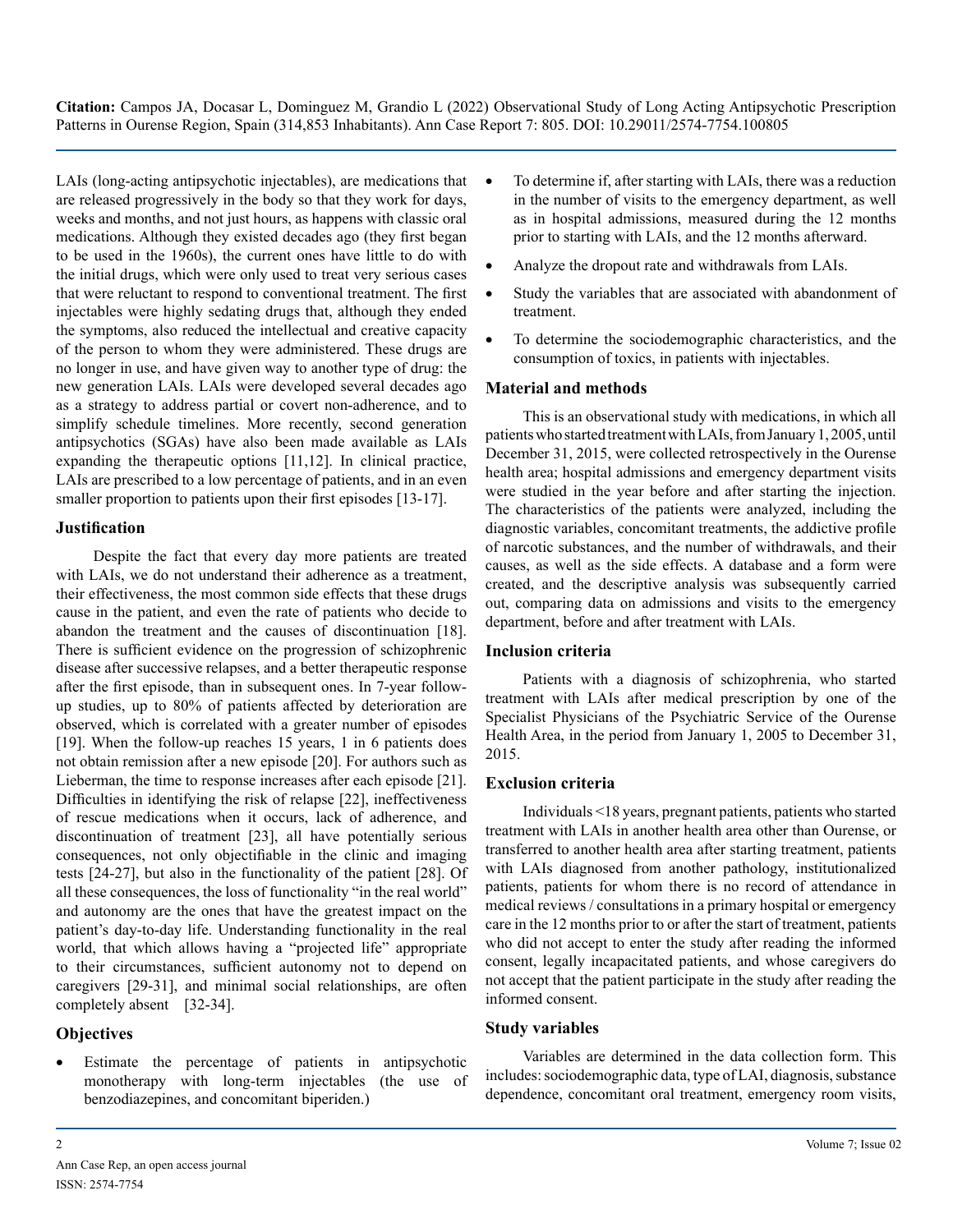psychiatric hospitalizations 12 months prior to the initiation of LAI, and 12 months after starting LAI, side effects, withdrawal of LAI and reason for ending treatment.

#### **Statistical analysis**

Initially, we carried out a descriptive analysis, where the qualitative variables are expressed as frequency and percentage. Continuous variables are expressed as mean  $\pm$  standard deviation, median [minimum-maximum]. To know the normality of the variables, the Kolmogorov-Smirnov / Shapiro-Wilk tests are applied. Parametric / non-parametric tests were performed to determine the potential association between the study variables (Chi-Square, T-Student, Mann-Whitney U). Using tests for paired samples, the number of admissions and emergency care in the last 12 months before and after the administration of LAIs are compared. In all analyses, differences with p <0.05 are considered statistically significant. Analyses will be performed using SPSS 15.0, Epidat 4.1, and free software R (http://www.r-project.org) –librarysurvival, librarysmoothHR.

#### **Ethical aspects**

The study was carried out with respect to national and European regulations regarding clinical research, and following international ethical recommendations for research, which will respect the fundamental principles established in the Declaration of Helsinki and in the Council of Europe Convention Regarding Human Rights and Biomedicine. Both the management of the data

collected, and the management of medical records will comply at all times with the requirements of the Organic Law on Data Protection.

#### **Results**

The sample is made up of 457 patients of which 285 (62.4%) are men, and 172 are women (38%). The total results of the study are shown below, graphically presenting the distribution by type of LAI (Table 1), Admissions and visits to the emergency department 12 months before and after treatment with LAI are shown in Table 2. A significant decrease  $(p \le 0.001)$  was observed in the number of visits to the emergency department, admission to psychiatric units, and in the days of admission. There are 2 patients with longterm admission, one of 2 years and the other of 1 year. On the days of admission, the patients who are in medium and long-term psychiatric hospitalization were not taken into account, since they had already spent 365 days in hospital. The percentage of substance use is represented in Table 3. Which represents the number of patients and dependence according to the number of substances. The percentage of patients on absolute monotherapy was 12.3%, while the percentage of patients on antipsychotic monotherapy was 42.2%. The association of benzodiazepines occurred in 51.9% of patients, while the association of biperiden occurred in 24.7% of cases. 8.1% of patients had side effects from the use of LAI: 3.9% parkinsonism, 3.1% metabolic disturbances, 0.9% akathisia and 0.2% sedation. Treatment discontinuation occurred in 9.85% of patients. Table 4 details the reasons for discontinuation.

| $\operatorname{LAI}$             | Dose            | Number of patients | % from total |
|----------------------------------|-----------------|--------------------|--------------|
| Paliperidone palmitate 1-monthly |                 | 299                | 65.43%       |
|                                  | 50 mg           | 71                 | 15.54%       |
|                                  | 75 mg           | 50                 | 10.94%       |
|                                  | $100$ mg        | 100                | 21.88%       |
|                                  | 150 mg          | 78                 | 17.07%       |
| Aripiprazole 1-monthly           |                 | 71                 | 15.54%       |
|                                  | 300 mg          | 19                 | 4.16%        |
|                                  | 400 mg          | 52                 | 11.38%       |
| Risperidone LAI                  |                 | 69                 | 15.10%       |
|                                  | $25 \text{ mg}$ | 11                 | 2.41%        |
|                                  | 37.5 mg         | 18                 | 3.94%        |
|                                  | 50 mg           | 40                 | 8.75%        |
| Olanzapine LAI                   | 300 mg          | 2                  | 0.44%        |
| Zuclopenthixol LAI               | n/a             | 11                 | 2.41%        |
| fluphenazine LAI                 | n/a             | 3                  | 0.66%        |
| Paliperidone palmitate 3-monthly | n/a             | 2                  | 0.44%        |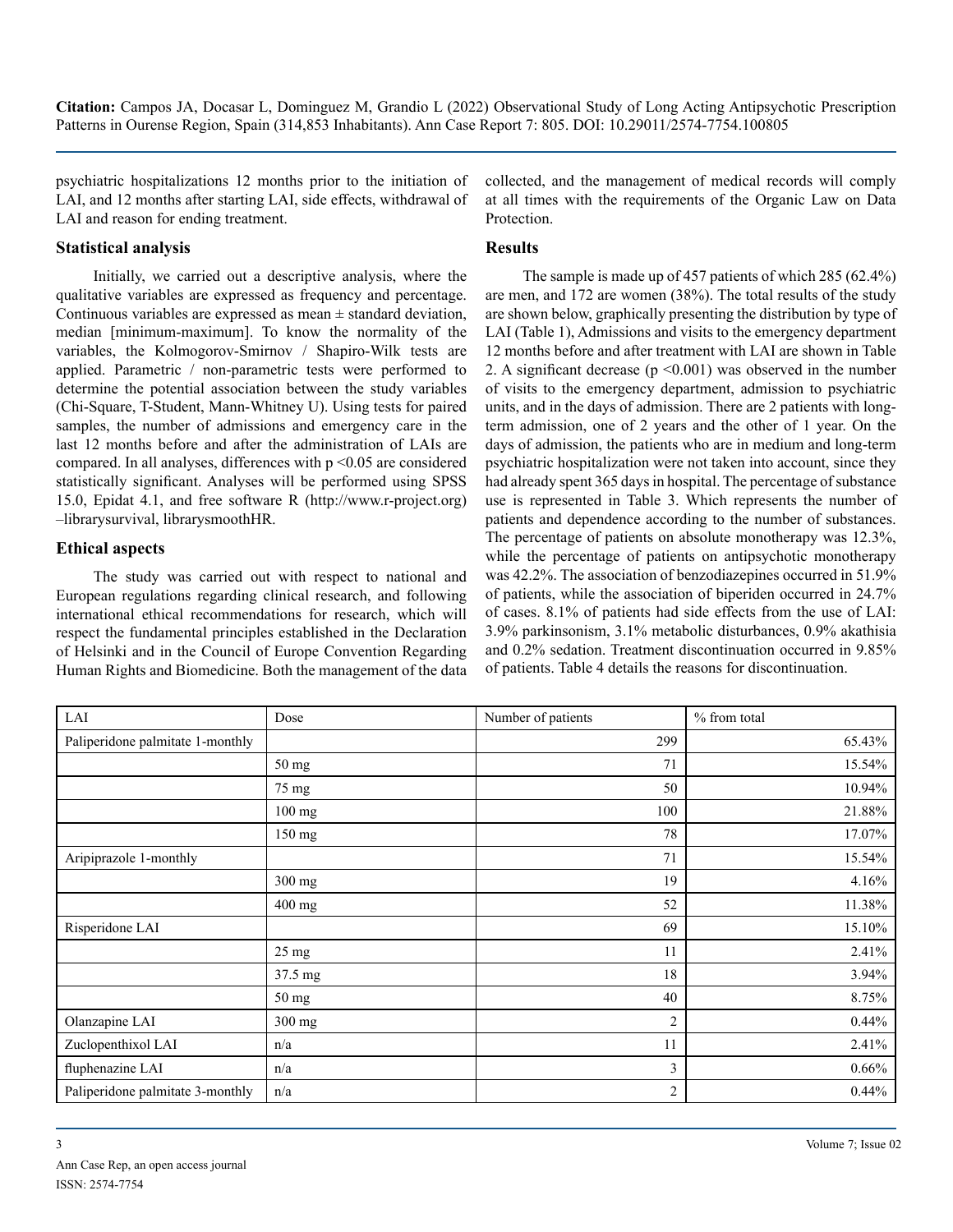| <b>TOTAL</b>                                    |  |       |           |                  | 457          |     | 100%    |  |
|-------------------------------------------------|--|-------|-----------|------------------|--------------|-----|---------|--|
| <b>Table 1:</b> Patients distribution.          |  |       |           |                  |              |     |         |  |
|                                                 |  | Media | <b>SD</b> | Median           | Min          | Max | p-value |  |
| Emergency room visits 12 Months Pre-LAI         |  | 0.6   | 1.12      | $\theta$         | $\Omega$     | 8   |         |  |
| Emergency room visits 12 Months Post-LAI        |  | 0.29  | 1.18      | $\theta$         | $\theta$     | 20  | < 0.001 |  |
| Psychiatric hospitalizations 12 Months Pre-LAI  |  | 0.51  | 0.88      | $\theta$         | $\theta$     | O   |         |  |
| Psychiatric hospitalizations 12 Months Post-LAI |  | 0.2   | 0.58      | $\Omega$         | $\theta$     | 4   | < 0.001 |  |
| Bed days 12 Months Pre-LAI                      |  | 13.32 | 31.536    | $\theta$         | $\theta$     | 271 |         |  |
| Bed days 12 Months Post-LAI                     |  | 3.76  | 16.619    | $\boldsymbol{0}$ | $\mathbf{0}$ | 209 | < 0.001 |  |

p- value Wilcoxon test.

**Table 2:** Emergency room visits, psychiatric hospitalizations and bed days: 12 months prior to the initiation of LAI, and 12 months after starting LAI.

| Subtance         | Number of patients | Percentage |
|------------------|--------------------|------------|
| Cocaine          | 80                 | 17.50%     |
| Cannabis         | 66                 | 14.40%     |
| Opioids          | 44                 | $9.60\%$   |
| Alcohol          | 102                | 22.30%     |
| Other substances | 10                 | 2.20%      |

|                                  | n  | $\frac{0}{0}$ |
|----------------------------------|----|---------------|
| Total discontinuations           |    | 9.85%         |
| Withdraw (patient decision)      | 25 | 5.47%         |
| Adverse effects (medical reason) |    | 1.53%         |
| Lack of efficacy                 |    | $0.44\%$      |
| Other reasons                    |    | $2.41\%$      |

**Tabla 3:** Substance abuse percetange.

**Table 4:** Treatment discontinuations.

#### **Discussion**

This is a sufficiently representative study of the clinical care area (314,853 inhabitants), since there is no other 24-hour emergency facility or psychiatric hospitalization, in competition with the University Hospital of Ourense, at a private or public level. It includes acute, medium, long stay hospitalization units, day hospital, home hospitalization, mental health plus addictive behavioral units, and community care continuity teams. In addition, all the prescriptions for LAIS are dispensed from this location's pharmacy service. The prescription profile in the area would conform to the technical sheet, with no indications outside of psychosis being observed. And the higher rate of males is similar

Ann Case Rep, an open access journal ISSN: 2574-7754

to that reported by most authors [6]. The bibliography on LAIS prescription shows at least 5 large areas of consensus: 1) As a first step in the history of clinical indication, the improvement with oral atypical antipsychotics noted by comparison to conventional orals, mainly in terms of side effects and in negative symptoms [35-38]; 2) Evidence of improvement with use of LAIS oral treatments, especially in adherence, but also in other clinical aspects, when incorporating LAIS of atypical antipsychotics [39-48]. In the results of our study, we see the withdrawal of treatment does not reach percentages higher than 9.8%, - due to the patient's decision in 5.5% of cases, and only due to lack of efficacy in 0.4% cases. 3) There is later progress with the addition of monthly LAIS treatment including paliperidone palmitate and aripiprazole [48- 52]; in our series, 65.43% of the patients received treatment with monthly paliperidone palmitate, 15.54%, aripiprazole, and 15.10% risperidone; with a total of more than 96% of prescriptions of LAIS for atypical neuroleptics; 4) This is the increasingly explored approach even among a patient's first episodes and young patients [53-57]; 5) And finally, as a consequence of all this, issues arise regarding the reduction of spending and increasing efficiency [58]. At present, this trend would continue with the quarterly and semi-annual LAIS treatment. In this sense, the results of our study show a significant decrease in emergency room care and psychiatric hospitalization. 35.2% of the patients made frequent visits to the emergency room in the year prior to the injection, and required hospital admission in 34.6%, and a drastic reduction was found, reducing to 15.8% and 13.6% respectively after the use of LAIS; findings superimposable to the Tiihonen study, in a retrospective of a cohort of 29,000 patients with schizophrenia [59]. It is significant that 21.9% of LAIS drugs administered from the addictive behaviors unit is in probable relation with the percentage of dual cases, which reaches as much as 60% of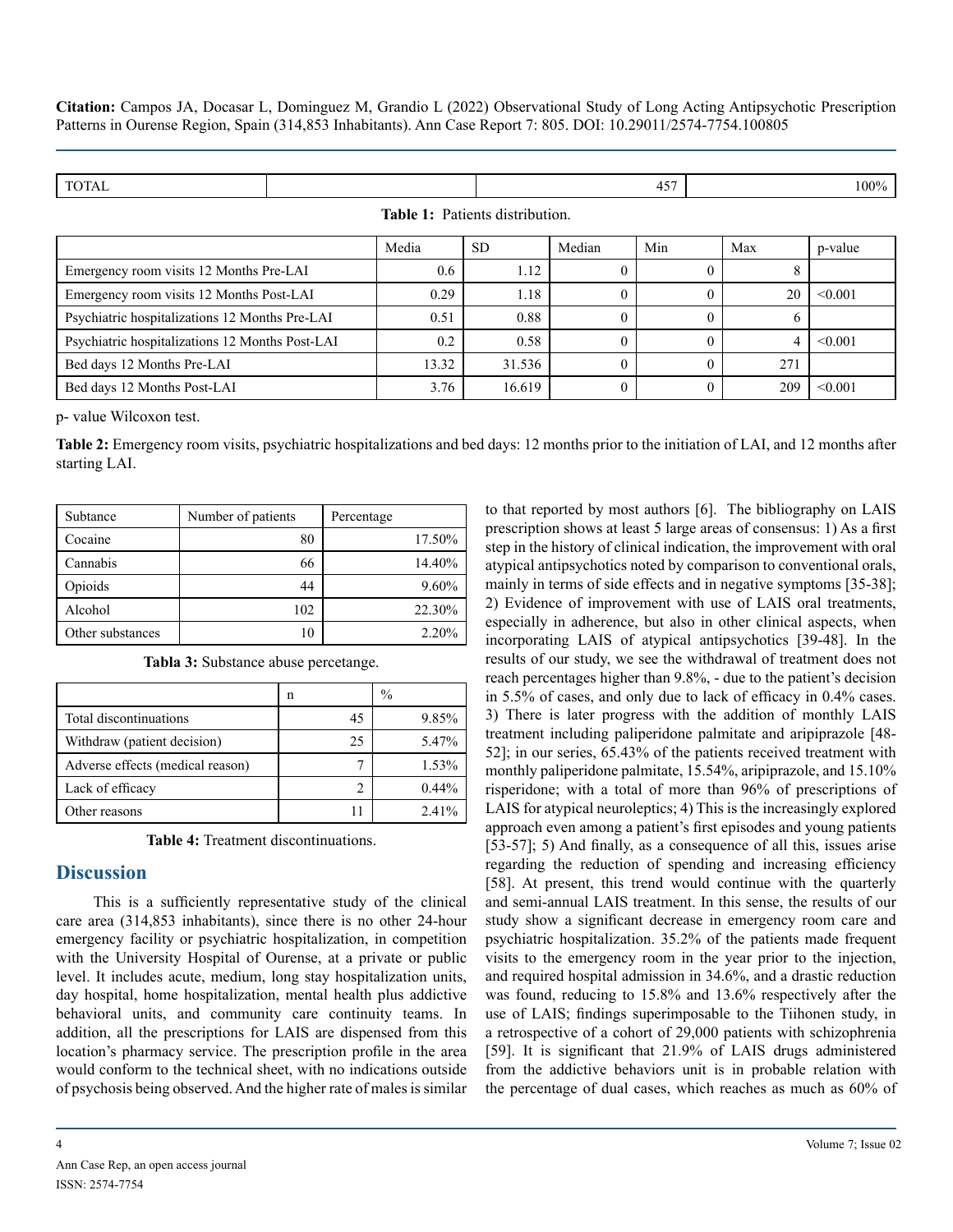patients with schizophrenia. A male, with dual pathology, would be one of the most frequent characteristics in the clinical profile of the LAI user. The consumption of narcotic substances, and concomitant medication, including eutimizers - which could fulfill other functions such as treatment for behavioral disturbances, in the case of those related to impulsivity, or craving problems - would both be predictors of greater LAI prescription in schizophrenia, among others [60]. Metabolic disturbances, together with parkinsonism, constitute the most frequent side effects, with 3.1% and 3.9% respectively. Finally, it should be noted that although so-called "mirror image studies", such as this one, are considered methodologically appropriate to assess the comparative efficacy of antipsychotic formulations, the evidence from mirror image studies should also be interpreted with caution in view of the great methodological limitation constituted by the lack of control groups. And, in addition to the availability of these studies, more research is needed to compare the efficacy, tolerability, and safety of long-acting injectable antipsychotics to develop their riskbenefit profile. In addition, studies to confirm efficacy and safety in pediatric and geriatric patients with schizophrenia.

#### **Conclusions**

There is growing scientific evidence on the efficiency of the use of LAIs, even in early stages of the schizophrenic spectrum, and that they coincide with the data of our study, mitigating the high individual and family cost (reduction of readmissions, visits to the emergency department and average stay), plus clinical status derived from relapses. Our data confirm that LAI treatment has been effective in most of the study patients. Only 2 treatments were withdrawn due to lack of efficacy (0.44%). A multicenter study would be beneficial, expanding the knowledge of the riskbenefits with LAIs.

#### **Acknowledgments**

The authors would like to acknowledge the support of the Epidemiologist Department of the Instituto de Investigación Sanitaria Galicia Sur.

#### **References**

- 1. [Robinson D, Woerner MG, Alvir JM, Bilder R, Goldman R, et al.](https://pubmed.ncbi.nlm.nih.gov/10078501/) [\(1999\) Predictors of relapse following response from a first episode](https://pubmed.ncbi.nlm.nih.gov/10078501/)  [of schizophrenia or schizoaffective disorder. Arch Gen Psychiatry. 56:](https://pubmed.ncbi.nlm.nih.gov/10078501/) [241-247.](https://pubmed.ncbi.nlm.nih.gov/10078501/)
- 2. [Kane JM, Wood J. \(1996\) Drug therapy schizophrenia. The New](https://psycnet.apa.org/record/1996-02108-001)  [England Journal of Medicine. 334: 34-41.](https://psycnet.apa.org/record/1996-02108-001)
- 3. [Chien WT, Yip AL. \(2013\) Current approaches to treatments for](https://pubmed.ncbi.nlm.nih.gov/24049446/)  [schizophrenia spec- trum disorders, part I: an overview and medical](https://pubmed.ncbi.nlm.nih.gov/24049446/)  [treatments. Neuropsychiatr Dis Treat. 9: 1311-1332.](https://pubmed.ncbi.nlm.nih.gov/24049446/)
- 4. [Leucht S, Zhao J. \(2014\) Early improvement as a predictor of](https://pubmed.ncbi.nlm.nih.gov/24429222/)  [treatment response and remission in patients with schizophrenia: a](https://pubmed.ncbi.nlm.nih.gov/24429222/)  [pooled, post-hoc analysis from the asenapine development program.](https://pubmed.ncbi.nlm.nih.gov/24429222/)  [J Psychopharmacol. 28: 387-394.](https://pubmed.ncbi.nlm.nih.gov/24429222/)
- 5. [Howes OD, McCutcheon R, Agid O, Bartolomeis AD, Beveren NJM,](https://pubmed.ncbi.nlm.nih.gov/27919182/) [et al. \(2017\) Treatment-Resistant Schizoprenia: treatment response](https://pubmed.ncbi.nlm.nih.gov/27919182/)  [and resistance in psychosis \(TRRIP\), Working Group Consensus](https://pubmed.ncbi.nlm.nih.gov/27919182/)  [Guidelines on Diagnosis and Terminology; Ajp in Advance, ajp.](https://pubmed.ncbi.nlm.nih.gov/27919182/) [psychiatyonline.org; Reviews and overviews, Evidence-Based](https://pubmed.ncbi.nlm.nih.gov/27919182/)  [Psychiatric Treatment. Am J Psiquiatría. 174: 216-229.](https://pubmed.ncbi.nlm.nih.gov/27919182/)
- 6. [McCreath J, Larson E, Bharatiya P, Labanieh H, Weiss Z, et al.](https://pubmed.ncbi.nlm.nih.gov/28234442/)  [\(2017\) Long-Acting Injectable Antipsychotics for Schizophrenia:](https://pubmed.ncbi.nlm.nih.gov/28234442/)  [Sociodemographic Characteristics and Treatment Adherence. Prim](https://pubmed.ncbi.nlm.nih.gov/28234442/)  [Care Companion CNS Disord. 19.](https://pubmed.ncbi.nlm.nih.gov/28234442/)
- 7. [Johnson DA. \(1984\) Observations on the use of long-acting Inyectable](https://pubmed.ncbi.nlm.nih.gov/6143743/)  [neuroleptic injections in the maintenance therapy of schizophrenia. J](https://pubmed.ncbi.nlm.nih.gov/6143743/) [Clin Psychiatry. 1984; 45: 13-21.](https://pubmed.ncbi.nlm.nih.gov/6143743/)
- 8. [Davis JM, Matalon L, Watanabe MD, Blake L, Metalon L. \(1994\)](https://pubmed.ncbi.nlm.nih.gov/7520856/)  [Inyectable antipsychotic drugs. Place in therapy. Drugs. 47: 741-773.](https://pubmed.ncbi.nlm.nih.gov/7520856/)
- 9. [Barnes TR, Curson DA. \(1994\) Long-term Inyectable antipsychotics. A](https://pubmed.ncbi.nlm.nih.gov/7917075/) [risk-benefit assess- ment. Drug Saf. 1994; 10: 464-479.](https://pubmed.ncbi.nlm.nih.gov/7917075/)
- 10. [Stahl SM. \(2014\) Long-acting injectable antipsychotics: shall the last](https://pubmed.ncbi.nlm.nih.gov/24512639/)  [be first?. CNS Spectr. 19: 3-5.](https://pubmed.ncbi.nlm.nih.gov/24512639/)
- 11. [Emsley R, Chiliza B, Asmal L, Mashile M, Fusar-Poli P. \(2013\) Long](https://pubmed.ncbi.nlm.nih.gov/23342964/)[acting injectable antipsychotics in early psychosis: a literature review.](https://pubmed.ncbi.nlm.nih.gov/23342964/) [Early Interv Psychiatry. 7: 247-254.](https://pubmed.ncbi.nlm.nih.gov/23342964/)
- 12. [Taylor M, Ng KY. \(2013\) Should long-acting \(Inyectable\) antipsychotics](https://pubmed.ncbi.nlm.nih.gov/23209308/)  [be used in early schizophrenia?.A systematic review. Aust N Z J](https://pubmed.ncbi.nlm.nih.gov/23209308/) [Psychiatry. 47: 624-630.](https://pubmed.ncbi.nlm.nih.gov/23209308/)
- 13. [Bernardo IM. \(2012\) Antipsychotic polypharmacy in a regional health](https://pubmed.ncbi.nlm.nih.gov/22587453/)  [service: a population-based study. BMC Psychiatry. 12: 42.](https://pubmed.ncbi.nlm.nih.gov/22587453/)
- 14. [Altamura AC, Aguglia E, Bassi M, Bogetto F, Cappellari L, et al.](https://pubmed.ncbi.nlm.nih.gov/22859065/) [\(2012\) Rethinking the role of long-acting atypical antipsychotics in the](https://pubmed.ncbi.nlm.nih.gov/22859065/)  [community setting. Int Clin Psychopharmacol. 27: 336-349.](https://pubmed.ncbi.nlm.nih.gov/22859065/)
- 15. [Jaeger M, Rossler W. \(2010\) Attitudes towards long-acting inyectable](https://pubmed.ncbi.nlm.nih.gov/20004980/)  [antipsychotics: a survey of patients, relatives and psychiatrists.](https://pubmed.ncbi.nlm.nih.gov/20004980/)  [Psychiatry Res. 175: 58-62.](https://pubmed.ncbi.nlm.nih.gov/20004980/)
- 16. [Heres S, Reichhart T, Hamann J, Mendel R, Leucht S, et al. \(2011\)](https://pubmed.ncbi.nlm.nih.gov/20570493/) [Psychiatrists' attitude to antipsychotic inyectable treatment in patients](https://pubmed.ncbi.nlm.nih.gov/20570493/)  [with first-episode schizophrenia. Eur Psychiatry 26: 297-301.](https://pubmed.ncbi.nlm.nih.gov/20570493/)
- 17. [Tiihonen J, Haukka J, Taylor M, Haddad PM, Patel MX, et al. \(2011\)](https://pubmed.ncbi.nlm.nih.gov/21362741/)  [A nationwide cohort study of oral and inyectable antipsychotics after](https://pubmed.ncbi.nlm.nih.gov/21362741/)  [first hospitalization for schizophrenia. Am J Psychiatry. 168: 603-609.](https://pubmed.ncbi.nlm.nih.gov/21362741/)
- 18. [Gaviria AM. \(2017\) Non interventional, naturalistic, retrospective study](https://pubmed.ncbi.nlm.nih.gov/28346773/)  [to describe precriptions patterns of long-acting injectable antipsychotic](https://pubmed.ncbi.nlm.nih.gov/28346773/)  [in the spanish province of Tarragona catchment area. Prim Care](https://pubmed.ncbi.nlm.nih.gov/28346773/)  [Companion CNS Disord. 19: 1-8.](https://pubmed.ncbi.nlm.nih.gov/28346773/)
- 19. [Curson, DA, Barnes TR, Bamber RW, Platt SD, Hirsch SR, et al.](https://pubmed.ncbi.nlm.nih.gov/3893598/)  [\(1985\) Long-term depot maintenance of chronic schizophrenic out](https://pubmed.ncbi.nlm.nih.gov/3893598/)[patients: The seven year follow-up of the Medical Research Council](https://pubmed.ncbi.nlm.nih.gov/3893598/)  [fluphenazine/placebo trial. The British Journal of Psychiatry. 146: 464-](https://pubmed.ncbi.nlm.nih.gov/3893598/) [480.](https://pubmed.ncbi.nlm.nih.gov/3893598/)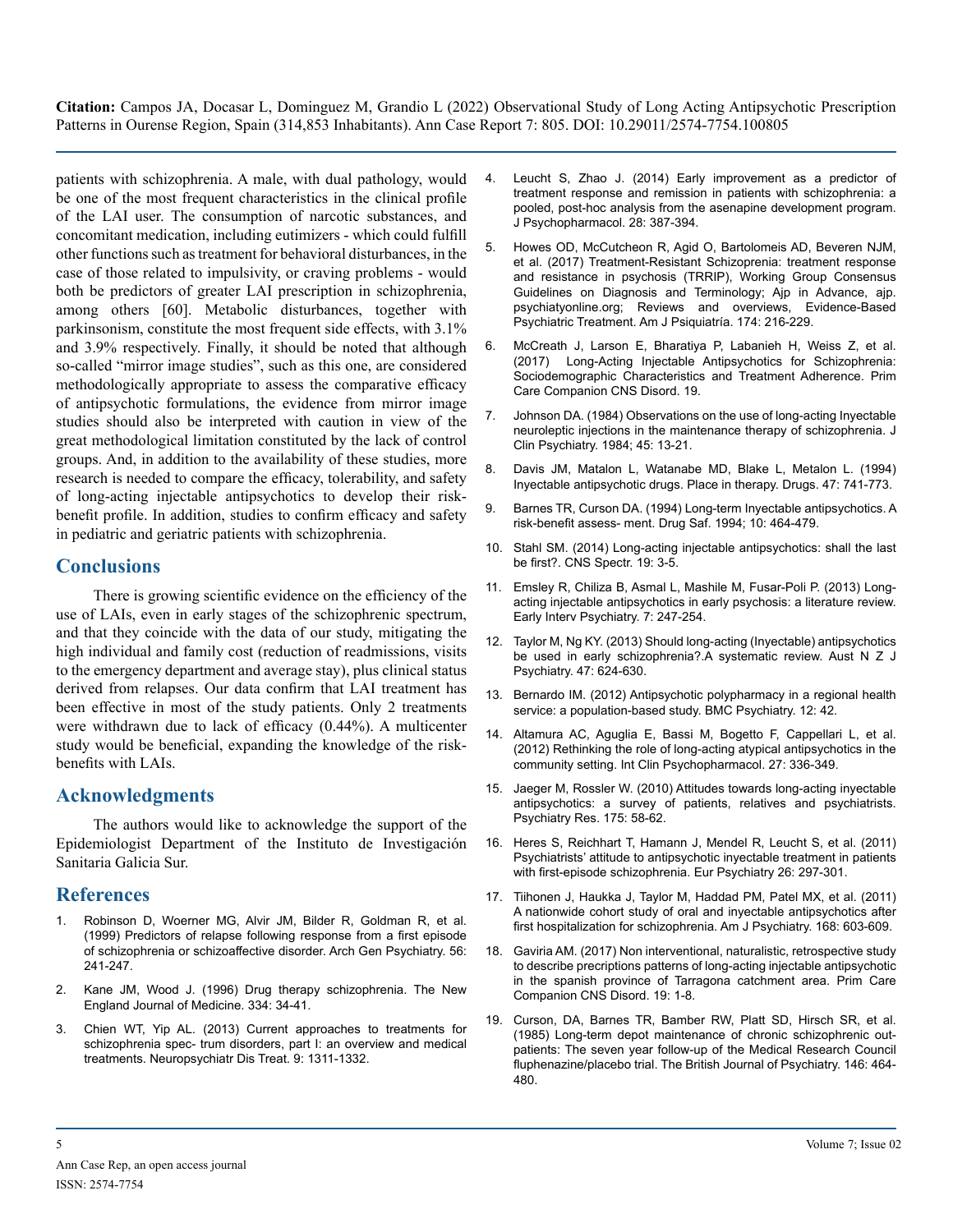- 20. [Wiersma D. \(1998\) Natural Course of Schizofrenia Disorders: A 15](https://pubmed.ncbi.nlm.nih.gov/9502547/) [year Followup of a Dutch Incidence Cohort. Schizofrenia Bulletin. 24:](https://pubmed.ncbi.nlm.nih.gov/9502547/)  [75-85.](https://pubmed.ncbi.nlm.nih.gov/9502547/)
- 21. [Lieberman JA. \(1996\) Psychobiologic correlates of treatment response](https://pubmed.ncbi.nlm.nih.gov/8866739/)  [in schizophrenia. Neuropsychopharmacology. 14: 13S-21S.](https://pubmed.ncbi.nlm.nih.gov/8866739/)
- 22. [Emsley R, Chiliza B, Asmal L. \(2013\) The evidence for illness](https://pubmed.ncbi.nlm.nih.gov/23756298/)  [progression after relapse in schizophrenia. Schizophrenia Research.](https://pubmed.ncbi.nlm.nih.gov/23756298/)  [148: 117-121.](https://pubmed.ncbi.nlm.nih.gov/23756298/)
- 23. [Gitlin M, Nuechterlein K, Subotnik KL, Ventura J, Mintz J, et al. \(2001\)](https://pubmed.ncbi.nlm.nih.gov/11691689/)  [Clinical outcome following neuroleptic discontinuation in patients with](https://pubmed.ncbi.nlm.nih.gov/11691689/)  [remitted recent-onset schizophrenia. Am J Psychiatry. 158: 1835-](https://pubmed.ncbi.nlm.nih.gov/11691689/) [1842.](https://pubmed.ncbi.nlm.nih.gov/11691689/)
- 24. [Van Haren. \(2007\) Focal gray matter changes in schizophrenia](https://pubmed.ncbi.nlm.nih.gov/17327887/)  [across the course of the illness: a 5-year follow-up study.](https://pubmed.ncbi.nlm.nih.gov/17327887/) [Neuropsychopharmacology. 32: 2057-2066.](https://pubmed.ncbi.nlm.nih.gov/17327887/)
- 25. [Thompson M. \(2001\) Mapping adolescent brain change reveals](https://pubmed.ncbi.nlm.nih.gov/11573002/)  [dynamic wave of accelerated gray matter loss in very early-onset](https://pubmed.ncbi.nlm.nih.gov/11573002/)  [schizophrenia. Proc Natl Acad Sci U S A. 98: 11650-11655.](https://pubmed.ncbi.nlm.nih.gov/11573002/)
- 26. [Andreasen. \(2013\) Relapse Duration, Treatment Intensity, and Brain](https://pubmed.ncbi.nlm.nih.gov/23558429/)  [Tissue Loss in Schizophrenia: A Prospective Longitudinal MRI Study.](https://pubmed.ncbi.nlm.nih.gov/23558429/)  [Am J Psychiatry. 170: 609-615.](https://pubmed.ncbi.nlm.nih.gov/23558429/)
- 27. [Nasrallah HA, Smeltzer DJ. \(2011\) Contemporary Diagnosis and](https://www.amazon.com/Contemporary-Diagnosis-Management-Patient-Schizophrenia/dp/1931981027)  [Management of the patient with Schizofrenia. 2º Edition, Newton,](https://www.amazon.com/Contemporary-Diagnosis-Management-Patient-Schizophrenia/dp/1931981027)  [Pennsylvania, USA:Handbooks in Health Care Co.](https://www.amazon.com/Contemporary-Diagnosis-Management-Patient-Schizophrenia/dp/1931981027)
- 28. [Almond S. \(2004\) Relapse in schizophrenia: costs, clinical outcomes](https://pubmed.ncbi.nlm.nih.gov/15056580/)  [and quality of life. Br J Psychiatry. 184: 346-351.](https://pubmed.ncbi.nlm.nih.gov/15056580/)
- 29. [Aranda I, Oliva J, Vilaplana C, Hidalgo Á, González AJ. \(2013\)](https://pubmed.ncbi.nlm.nih.gov/24327480/)  [Informal care of patients with schizophrenia. MentHealthPolicy Econ.](https://pubmed.ncbi.nlm.nih.gov/24327480/) [16: 99-108.](https://pubmed.ncbi.nlm.nih.gov/24327480/)
- 30. Oliva J, Aranda I, Hidalgo A, González A, Vilaplana C. Cuidados informales asociados a la limitación de la autonomía en personas con esquizofrenia. Edita: Departamento de Análisis Económico y Finanzas de la Universidad de Castilla La Mancha, España. Documentos de Trabajo, Departamento de AnálisisEconómico y Finanzas.
- 31. [Gupta S, Isherwood G, Jones K, Impe KV. \(2015\) Assessing health](https://pubmed.ncbi.nlm.nih.gov/26194890/)  [status in informal schizophrenia caregivers compared with health](https://pubmed.ncbi.nlm.nih.gov/26194890/)  [status in non-caregivers and caregivers of other conditions BMC](https://pubmed.ncbi.nlm.nih.gov/26194890/)  [Psychiatry. 15: 162.](https://pubmed.ncbi.nlm.nih.gov/26194890/)
- 32. [Montemagni C, Frieri T, Rocca P. \(2016\) Second-generation long](https://pubmed.ncbi.nlm.nih.gov/27143893/)[acting injectable antipsychotics in schizophrenia: patient functioning](https://pubmed.ncbi.nlm.nih.gov/27143893/)  [and quality of life. Neurospychiatr Dis Treat. 12: 917-929.](https://pubmed.ncbi.nlm.nih.gov/27143893/)
- 33. [Olsson A et al. \(2016\) Predicting real-world functional milestones in](https://pubmed.ncbi.nlm.nih.gov/27235985/)  [schizophrenia. Psychiatry Research. 242: 1-6.](https://pubmed.ncbi.nlm.nih.gov/27235985/)
- 34. [Lepage M, Bodnar M, Rowie CR. \(2014\) Neurocognition: Clinical and](https://pubmed.ncbi.nlm.nih.gov/24444318/)  [Functional Outcomes in Schizophrenia. Can J Psychiatry. 59: 5-12.](https://pubmed.ncbi.nlm.nih.gov/24444318/)
- 35. [Arango C. \(2018\) Antipsicóticos inyectables de liberación prolongada,](https://riucv.ucv.es/bitstream/handle/20.500.12466/1856/TFG ELISA LLOPIS.pdf?sequence=1&isAllowed=y)  [para el tratamiento de la esquizofrenia en España. RevPsiquiatr Salud](https://riucv.ucv.es/bitstream/handle/20.500.12466/1856/TFG ELISA LLOPIS.pdf?sequence=1&isAllowed=y)  [Ment. 1-14.](https://riucv.ucv.es/bitstream/handle/20.500.12466/1856/TFG ELISA LLOPIS.pdf?sequence=1&isAllowed=y)
- 36. [Kane JM. \(2011\) Improving Treatment Adherence in Patients](https://pubmed.ncbi.nlm.nih.gov/21190649/)  [with Schizophrenia; Challenges in the Long-Term Treatment of](https://pubmed.ncbi.nlm.nih.gov/21190649/)  [Schizophrenia. J Clin Psychiatry. 72.](https://pubmed.ncbi.nlm.nih.gov/21190649/)
- 37. [Kozma CM, Weiden PJ. \(2009\) Partial compliance with antipsychotics](https://www.ncbi.nlm.nih.gov/pmc/articles/PMC4106590/)  [increases mental health hospitalizations in schizophrenic patients:](https://www.ncbi.nlm.nih.gov/pmc/articles/PMC4106590/)  [analysis of a national managed care database.Am Health Drug](https://www.ncbi.nlm.nih.gov/pmc/articles/PMC4106590/)  [Benefits. 2: 31-38.](https://www.ncbi.nlm.nih.gov/pmc/articles/PMC4106590/)
- 38. [Mahmoud RA, Engelhart LM, Janagap CC, Oster G, Ollendrof D. \(2004\)](https://pubmed.ncbi.nlm.nih.gov/17503889/)  [Risperidone versus Conventional Antipsychotics for Schizophrenia](https://pubmed.ncbi.nlm.nih.gov/17503889/)  [and Schizoaffective Disorder, Symptoms, Quality of Life and Resource](https://pubmed.ncbi.nlm.nih.gov/17503889/)  [Use under Customary Clinical Care. Clin Drug Invest 24: 275-286.](https://pubmed.ncbi.nlm.nih.gov/17503889/)
- 39. [Schereiner A, Bergmans P, Cherubin P, Keim S, Rancans E, et al.](https://pubmed.ncbi.nlm.nih.gov/25444566/) [\(2014\) A Prospective Flexible-Dose Study of Paliperidone Palmitate](https://pubmed.ncbi.nlm.nih.gov/25444566/)  [in Nonacute But Symptomatic Patients With Schizophrenia Previously](https://pubmed.ncbi.nlm.nih.gov/25444566/)  [Unsuccessfully Treated With Oral Antipsychotic Agents. Clinical](https://pubmed.ncbi.nlm.nih.gov/25444566/)  [Therapeutics. 36: 1372-1388.](https://pubmed.ncbi.nlm.nih.gov/25444566/)
- 40. Jarema M. (2015) Practical guidelines for the use of long-acting injectable second-generation antipsychotics. Psychiatr. Pol. 49: 225- 241.
- 41. [Kane JM, Zhao C, Johnson BR, Baker RA, Eramo A, et al. \(2015\)](https://pubmed.ncbi.nlm.nih.gov/25347448/)  [Hospitalization rates in patients switched from oral anti-psychotics to](https://pubmed.ncbi.nlm.nih.gov/25347448/)  [aripiprazole once-monthly: final efficacy analysis. Journal of Medical](https://pubmed.ncbi.nlm.nih.gov/25347448/)  [Economics. 18: 145-154.](https://pubmed.ncbi.nlm.nih.gov/25347448/)
- 42. [Hargarter L, Cherubin P, bergmans P, Keim S, Rancans E, et al. \(2015\)](https://pubmed.ncbi.nlm.nih.gov/25448776/)  [Intramuscular long-acting paliperidone palmitate in acute patients](https://pubmed.ncbi.nlm.nih.gov/25448776/)  [with schizophrenia unsuccessfully treated with oral antipsychotics.](https://pubmed.ncbi.nlm.nih.gov/25448776/)  [Progress in Neuro-Psychopharmacology & Biological Psychiatry. 58:](https://pubmed.ncbi.nlm.nih.gov/25448776/) [1-7.](https://pubmed.ncbi.nlm.nih.gov/25448776/)
- 43. [Wang S, Han C, Lee SL, Patkar AA, Masand PS, et al. \(2014\)](https://pubmed.ncbi.nlm.nih.gov/25210454/)  [Schizophrenia relapse and the clinical usefulness of once-monthly](https://pubmed.ncbi.nlm.nih.gov/25210454/)  [aripiprazole depot injection. Neuropsychiatric Disease and Treatment.](https://pubmed.ncbi.nlm.nih.gov/25210454/)  [10: 1605-1611.](https://pubmed.ncbi.nlm.nih.gov/25210454/)
- 44. [Morrissette DA, Stahl SM. \(2012\) Optimizing Outcomes in](https://pubmed.ncbi.nlm.nih.gov/23462201/)  [Schizophrenia: Long-acting Depots and Long-term Treatment. CNS](https://pubmed.ncbi.nlm.nih.gov/23462201/)  [Spectrums. 17: 10-21.](https://pubmed.ncbi.nlm.nih.gov/23462201/)
- 45. [Olfson M, Mechanic D, Hansell S, Boyer CA, Walkup J, et al. \(2000\)](https://pubmed.ncbi.nlm.nih.gov/10655006/) [Predicting Medication Noncompliance After Hospital Discharge Among](https://pubmed.ncbi.nlm.nih.gov/10655006/)  [Patients With Schizophrenia. Psychiatric Services. 51: 216-222.](https://pubmed.ncbi.nlm.nih.gov/10655006/)
- 46. Kima S, Leeb Y, Janga J, Yooa T, Kima J, Shina I, Yoona J, et al. (2013) Comparison of attitudes toward long-acting injectable antipsychotics among psychiatrists and patients. International Clinical Psychopharmacology. 28: 80-86.
- 47. [Carpiniello B, Pinna F. \(2016\) Critical appraisal of 3-monthly](https://pubmed.ncbi.nlm.nih.gov/27307704/)  [paliperidone depot injections in the treatment of schizophrenia. Drug](https://pubmed.ncbi.nlm.nih.gov/27307704/) [Design, Development and Therapy. 10: 1731-1742.](https://pubmed.ncbi.nlm.nih.gov/27307704/)
- 48. [Iyer S, Banks N, Roy M, Tibbo P, Williams R, et al. \(2014\) A Qualitative](https://pubmed.ncbi.nlm.nih.gov/23945063/) [Study of Experiences with and Perceptions regarding Long-Acting](https://pubmed.ncbi.nlm.nih.gov/23945063/)  [Injectable Antipsychotics: Part I—Patient Perspectives. Canadian](https://pubmed.ncbi.nlm.nih.gov/23945063/)  [Journal of Psychiatry. 58: 14-22.](https://pubmed.ncbi.nlm.nih.gov/23945063/)
- 49. [Heres S. \(2014\) Treatment of early episode in patients with](https://pubmed.ncbi.nlm.nih.gov/25455704/)  [schizophrenia: the role of long acting antipsychotics. Eur Psychiatry.](https://pubmed.ncbi.nlm.nih.gov/25455704/)  [29: 1409-1413.](https://pubmed.ncbi.nlm.nih.gov/25455704/)
- 50. [Suneeta J, et al. \(2016\) Use of Aripiprazole Long Acting Injection](https://www.hindawi.com/journals/crips/2016/7912083/)  [in Negative Symptoms of Schizophrenia. Hindawi Publishing](https://www.hindawi.com/journals/crips/2016/7912083/)  [Corporation, Case Reports in Psychiatry. 7912083.](https://www.hindawi.com/journals/crips/2016/7912083/)